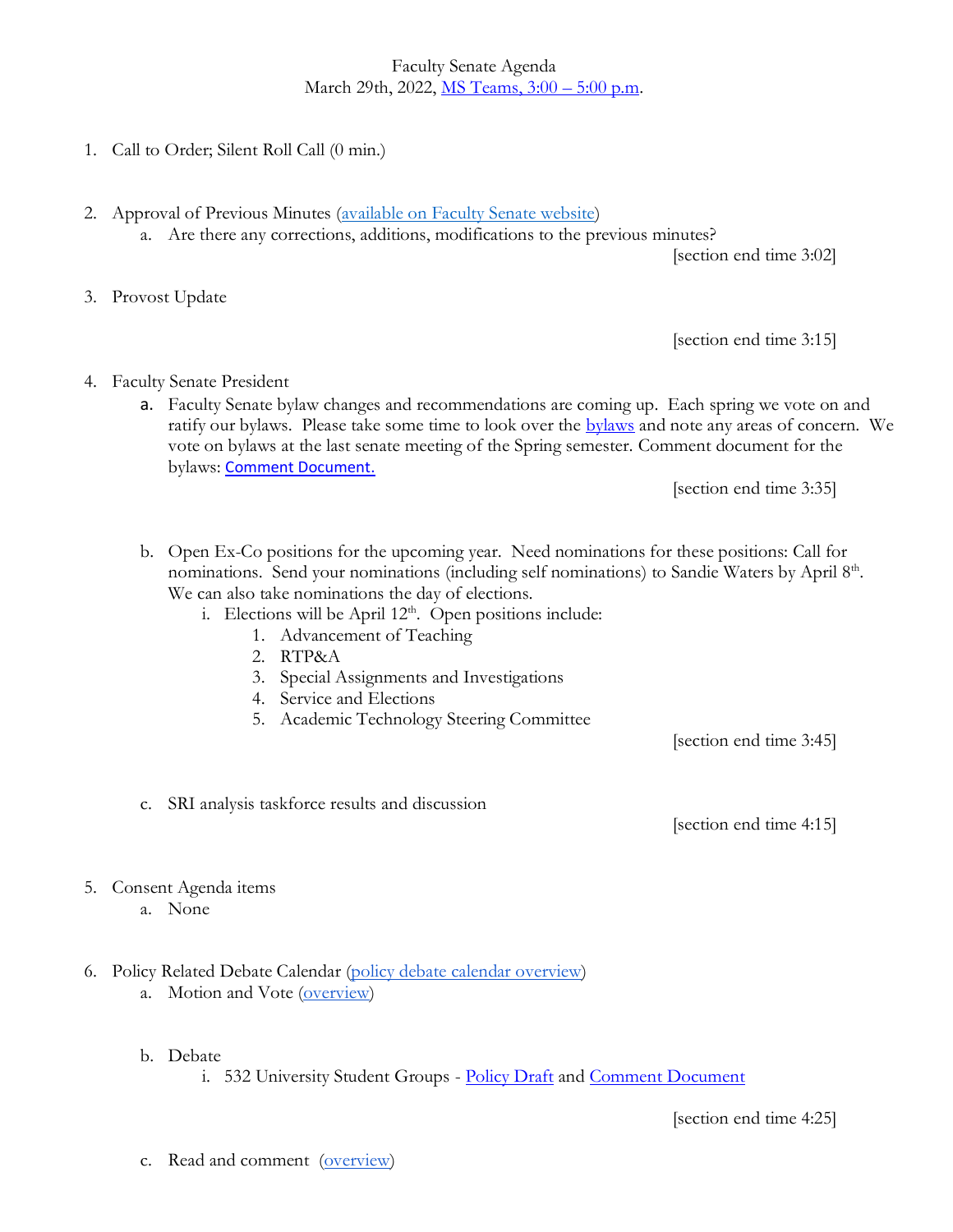- d. Policies moving to stages 3 or 4 *No time allocated, update only. Can provide public comments but past senate comments.*
- e. Policy proposals, Policies Entering Stage 1, or other Policy Related
- 7. Non-policy Related Action Calendar [\(non-policy debate calendar overview\)](https://docs.google.com/document/d/1zrPy0Fn9xcOhidd1XMgo1opj-lYb_9aTvLKg_NI1eLA/edit?usp=sharing)
	- a. Curriculum procedures
		- i. There are some small changes to curriculum that will be announced.
			- a. [Draft](https://docs.google.com/document/d/1se5eyCWvu_WdPwB2SjKdnbFxMlNkl--G/edit?usp=sharing&ouid=112351715608465631253&rtpof=true&sd=true) and [Comment Document](https://docs.google.com/document/d/1Onvy5WDm0XOFm4tZjYk-nZScN52VmffB7d3y-ZD_nVA/edit?usp=sharing)
		- ii. Vote to accept these changes.

[section end time 4:35]

- b. Peer observation tool and teaching excellence model
	- i. The Faculty Senate Advancement of Teaching committee has been piloting [these two tools](https://www.uvu.edu/otl/teachingexcellencetools.html) this year. We would like to vote next week on whether we endorse these models and effective ways to measure and assess our teaching at UVU.
	- ii. Joy will present about the feedback and the revision of these tools.
	- iii. We will vote in the final senate meeting if we officially endorse these two tools.

[section end time 4:45]

- c. Academic Integrity statement
	- i. Advancement of Teaching is working on a syllabus checklist and would like include a statement on Academic Integrity (which we do not have right now). [Here](https://www.uvu.edu/otl/syllabuschecklist.html) is the current version of the statement.
	- ii. We will vote on whether we endorse this statement in the last senate meeting.

[section end time 4:50]

- d. SRI revision
	- i. Last senate we discussed opening the SRI tool for revision.
	- ii. We need to officially vote on whether we would like to revise the SRI.

[section end time 5:00]

- e. Updates on Non-policy Actions (as voted on by Senate) [\(overview\)](https://docs.google.com/document/d/1zrPy0Fn9xcOhidd1XMgo1opj-lYb_9aTvLKg_NI1eLA/edit#bookmark=id.20s1i57f673d) [no time given] i. none
- f. Discuss Next Steps (and, as necessary, Vote on) Senate-Directed Action [\(overview\)](https://docs.google.com/document/d/1zrPy0Fn9xcOhidd1XMgo1opj-lYb_9aTvLKg_NI1eLA/edit#bookmark=id.1turi862unvt) i. None
- g. Updates from proposals approved and being investigated (information items)
- h. Incoming Proposals and Proposal Next Steps *Note: Senators must vote to entertain further discussion or action on incoming proposals. With a majority vote to further entertain the proposal, Senators must then propose and vote on how to pursue the proposal.*